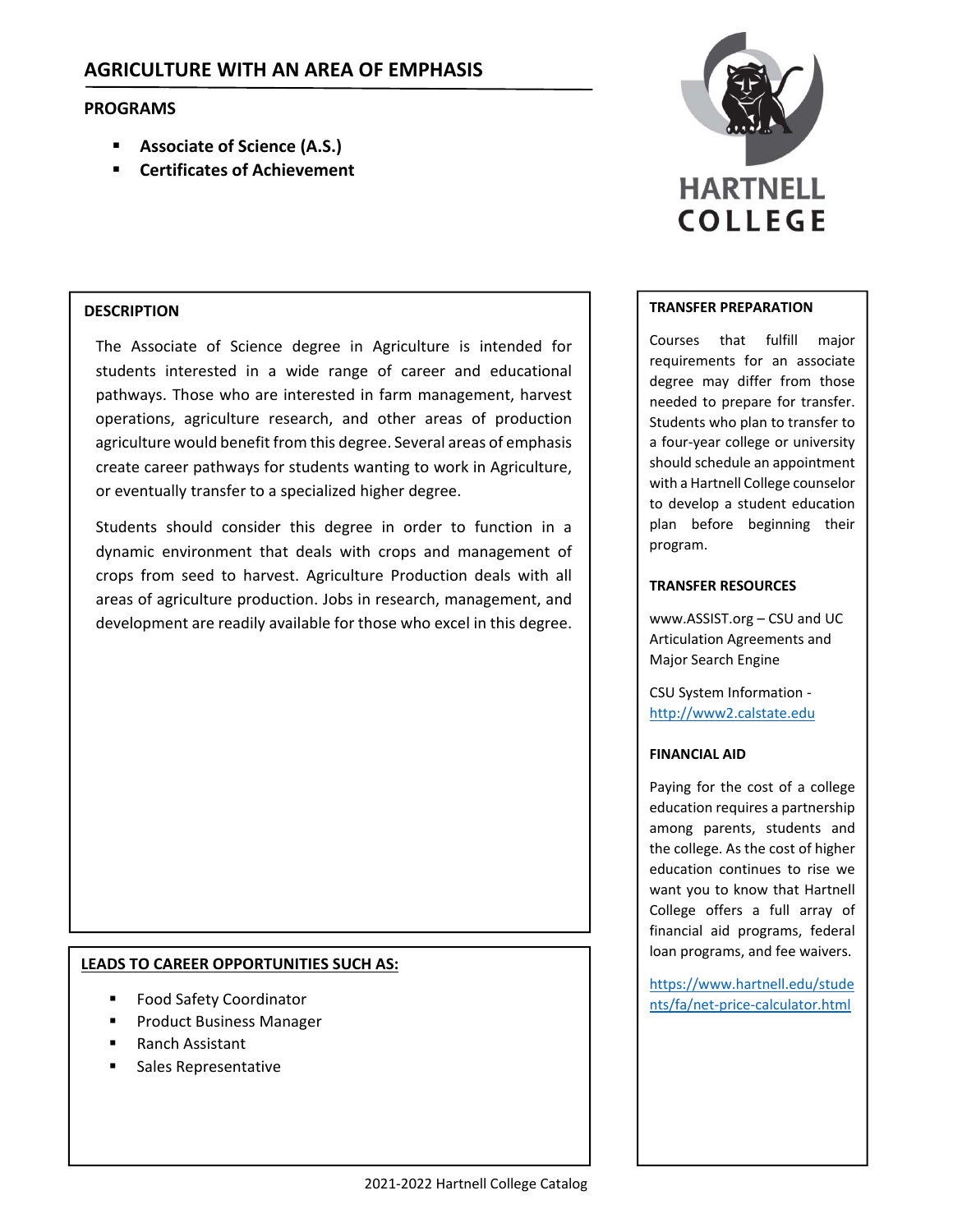# **AGRICULTURE WITH AN AREA OF EMPHASIS (AS.AGRI)**

### **ASSOCIATE OF SCIENCE**

**Program Outcomes**: Upon successful completion of this program a student will be able to:

- describe and employ current growing practices in the area of desired study.
- distinguish and propose inputs and controls needed to produce a consistently healthy crop in an area of study.
- recognize and evaluate how agriculture is in a progressively changing flux of knowledge and innovation.
- **•** relate why sustainable agriculture is the cornerstone of future growing trends.

#### **Required Major Courses (17‐20 units)**

| ABT-110 - Careers in Agriculture and Technology                         | 2.0         |
|-------------------------------------------------------------------------|-------------|
| ABT-58 - Agriculture Laws and Regulations                               | 3.0         |
| ABT-90 - Soil Science                                                   | 3.0         |
| ABT-92 - Plant Science                                                  | 3.0         |
| ABT-94 - Agriculture Enterprise Project                                 | 2.0         |
| ABT-99 - Occupational Cooperative Work Experience (3 units recommended) | $1.0 - 3.0$ |
| ABT-57 - Agriculture Computer Applications                              | 3.0         |
| <b>OR</b>                                                               |             |
| BUS-43 - Business Information Systems and Information Literacy          | 4.0         |
| <b>OR</b>                                                               |             |
| BUS-50 – Introduction to PC Applications                                | 4.0         |
|                                                                         |             |
| Required Major Courses (Complete ONE AREA OF EMPHASIS 18-19 units)      |             |
| <b>AGRICULTURE BUSINESS</b>                                             | 18.0        |
| ABT-49, 52, 54, 80, 91<br>$\circ$                                       |             |
| ABT-53 OR ECO-5<br>$\circ$                                              |             |
| <b>SUSTAINABLE CROP MANAGEMENT</b>                                      | 18.0        |
| ABT-80, 81, 82, 83, 98<br>$\circ$                                       |             |
| Complete 1 course ABT-41, 93, 95, 96, 97<br>$\circ$                     |             |
| <b>FOOD SAFETY</b>                                                      | 15.0        |
| ABT-130, 131, 132, 133, 134, 135, 80,<br>$\circ$                        |             |
| ABT-96 OR ABT-97<br>$\circ$                                             |             |
| <b>HORTICULTURAL TECHNICIAN</b>                                         | 18.0-19.0   |
| ABT-80, 81, 82, 83, 98<br>$\circ$                                       |             |
| Complete 1 course BIO-59, CHM-22, 23<br>$\circ$                         |             |
| <b>PRECISION IRRIGATION</b>                                             | 18.0        |
| ABT-80, 91, 98, 130, 134, 160<br>$\circ$                                |             |
| Complete 1 course ABT-95, 96, 97<br>$\circ$                             |             |
| SMALL FARM OPERATION AND MANAGEMENT                                     | 18.0        |
| ABT-41, 80, 91, 101, 102, 103, 104, 105 134<br>$\circ$                  |             |
| <b>AGRICULTURE TECHNOLOGY EMPHASIS</b>                                  | 18.0        |
| ABT-66, 67, 91, ADT-100, MFGT-75, 150<br>$\circ$                        |             |
|                                                                         |             |

 **SUBTOTAL: 35‐39 UNITS**

#### **General Education – Required Courses**

*Students must complete one of the following General Education Plans:*

**HCCD GE** *(see page 68) MAT‐126 or higher* 

 **Natural Sciences Social & Behavioral Sciences Humanities** 

**Ethnic Groups in the US Language and Rationality** 

 **SUBTOTAL: 21 UNITS** 

*Students can double‐count required courses and courses for General Education Electives (Courses Numbered 1‐199) required when degree units plus GE units total fewer than 60.*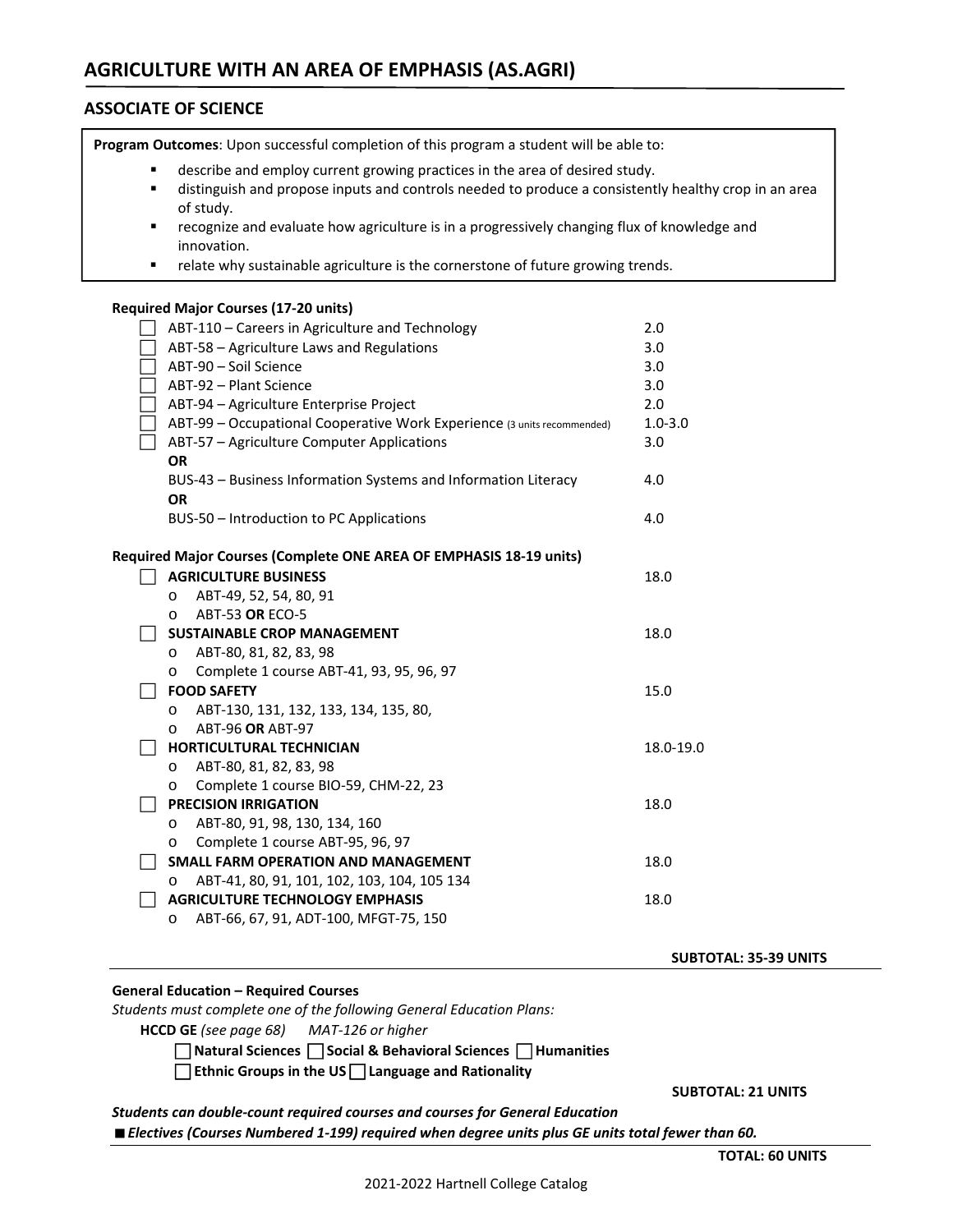### **CERTIFICATE OF ACHIEVEMENT**

**Program Outcomes**: Upon successful completion of this program a student will be able to:

- **EXEDED 4** describe and employ current growing practices in the area of desired study.
- distinguish and propose inputs and controls needed to produce a consistently healthy crop in an area of study.
- **F** recognize and evaluate how agriculture is in a progressively changing flux of knowledge and innovation.
- **•** relate why sustainable agriculture is the cornerstone of future growing trends.

# **Required Major Courses (21‐24 units)**

|                                           |  | ABT-110 – Careers in Agriculture and Technology         | 2.0         |  |  |
|-------------------------------------------|--|---------------------------------------------------------|-------------|--|--|
|                                           |  | ABT-49 - Introduction to Agriculture Business           | 3.0         |  |  |
|                                           |  | ABT-54 - Agriculture Marketing                          | 3.0         |  |  |
|                                           |  | ABT-58 - Agriculture Laws & Regulations                 | 3.0         |  |  |
|                                           |  | ABT-90 - Soil Science                                   | 3.0         |  |  |
|                                           |  | ABT-92 - Plant Science                                  | 3.0         |  |  |
|                                           |  | ABT-99 - Cooperative Work Experience                    | $1.0 - 3.0$ |  |  |
|                                           |  | ABT-57 - Agriculture Computer Applications              | 3.0         |  |  |
|                                           |  | <b>OR</b>                                               |             |  |  |
|                                           |  | BUS-43 - Business Info Systems and Info Literacy        | 4.0         |  |  |
|                                           |  | <b>OR</b>                                               |             |  |  |
|                                           |  | BUS-50 - Introduction to PC Applications                | 4.0         |  |  |
| <b>Major Electives (Complete 6 units)</b> |  |                                                         |             |  |  |
|                                           |  | ABT-52 - Sales & Services in Agribusiness               | 3.0         |  |  |
|                                           |  | ABT-53 - Agribusiness Economic                          | 3.0         |  |  |
|                                           |  | <b>OR</b>                                               |             |  |  |
|                                           |  | ECO-5 – Principles of Microeconomics                    |             |  |  |
|                                           |  | ABT-80 - Introduction to Sustainable Agriculture & Food | 3.0         |  |  |
|                                           |  | ABT-160 - Introduction to Agriculture                   | 3.0         |  |  |
|                                           |  | <b>BUS-1A - Financial Accounting</b>                    | 4.0         |  |  |
|                                           |  | BUS-18 - The Legal Environment of Business              | 3.0         |  |  |
|                                           |  | <b>Other Required Courses</b>                           |             |  |  |
|                                           |  | ENG-101* - Intermediate Composition and Reading         | 3.0         |  |  |
|                                           |  | <b>OR</b>                                               |             |  |  |
|                                           |  | ESL-101* - Academic Writing and Reading II              | 5.0         |  |  |
|                                           |  | MAT-121** - Elementary Algebra                          | 5.0         |  |  |
|                                           |  |                                                         |             |  |  |

#### **TOTAL: 27‐30 UNITS**

**\***Eligibility for ENG‐1A or ENG‐1AX fulfills this requirement.

\*\*Eligibility for MAT‐126 or any higher level math class fulfills this requirement.

### **GAINFUL EMPLOYMENT INFORMATION:**

See the certificate program cost and the employment outlook for graduates by clicking the link below: https://www.hartnell.edu/aca demics‐affairs/gecp/

#### **FINANCIAL AID**

Paying for the cost of a college education requires a partnership among parents, students and the college. As the cost of higher education continues to rise we want you to know that Hartnell College offers a full array of financial aid programs, federal loan programs, and fee waivers.

https://www.hartnell.edu/stud ents/fa/net-pricecalculator.html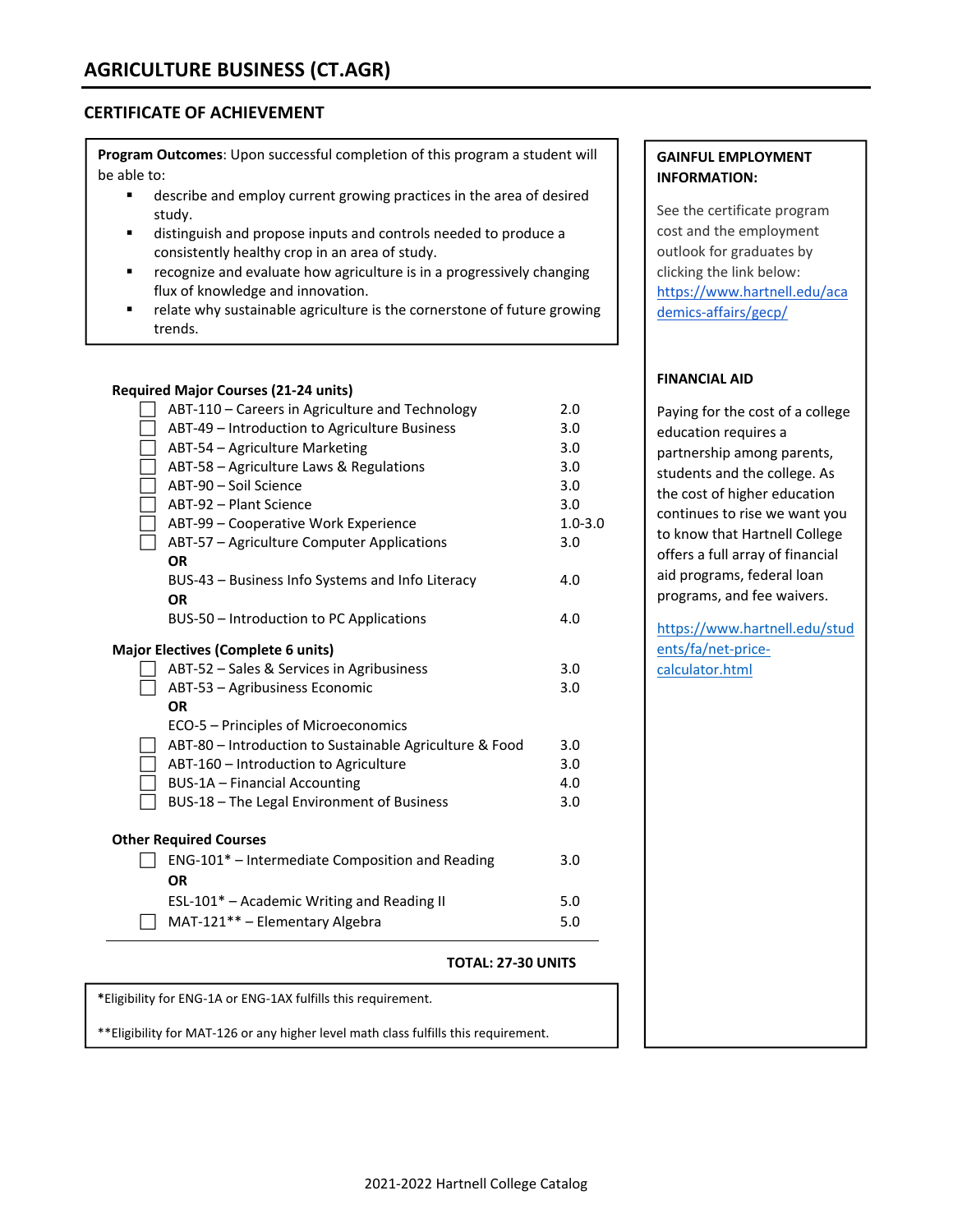# **CERTIFICATE OF ACHIEVEMENT**

| Program Outcomes: Upon successful completion of this program a student will be able to: |                                                                                 |             |  |  |  |
|-----------------------------------------------------------------------------------------|---------------------------------------------------------------------------------|-------------|--|--|--|
|                                                                                         | describe and employ current growing practices in the area of desired study.     |             |  |  |  |
| ٠                                                                                       | distinguish and propose inputs and controls needed to produce a consistently    |             |  |  |  |
|                                                                                         | healthy crop in an area of study.                                               |             |  |  |  |
| п                                                                                       | recognize and evaluate how agriculture is in a progressively changing flux of   |             |  |  |  |
|                                                                                         | knowledge and innovation.                                                       |             |  |  |  |
| ٠                                                                                       | relate why sustainable agriculture is the cornerstone of future growing trends. |             |  |  |  |
|                                                                                         |                                                                                 |             |  |  |  |
|                                                                                         | <b>Required Major Courses (15-18 units)</b>                                     |             |  |  |  |
|                                                                                         | ABT-110 - Careers in Agriculture and Technology                                 | 2.0         |  |  |  |
|                                                                                         | ABT-58 - Agriculture Laws and Regulations                                       | 3.0         |  |  |  |
|                                                                                         | ABT-90 - Soil Science                                                           | 3.0         |  |  |  |
|                                                                                         | ABT-92 - Plant Science                                                          | 3.0         |  |  |  |
|                                                                                         | ABT-99 - Cooperative Work Experience                                            | $1.0 - 3.0$ |  |  |  |
|                                                                                         | ABT-57 - Agriculture Computer Applications                                      | 3.0         |  |  |  |
|                                                                                         | <b>OR</b>                                                                       |             |  |  |  |
|                                                                                         | BUS-43 - Business Information Systems and Info Literacy                         | 4.0         |  |  |  |
|                                                                                         | <b>OR</b>                                                                       |             |  |  |  |
|                                                                                         | BUS-50 - Introduction to PC Applications                                        | 4.0         |  |  |  |
|                                                                                         | <b>Major A Electives (Complete 6 units)</b>                                     |             |  |  |  |
|                                                                                         | ABT-91 - Irrigation Practices and Materials                                     | 3.0         |  |  |  |
|                                                                                         | ABT-95 - Introduction to Small Fruit Science                                    | 3.0         |  |  |  |
|                                                                                         | ABT-96 - Vegetable Crop Production                                              | 3.0         |  |  |  |
|                                                                                         | ABT-97 - Vineyard Production & Management                                       | 3.0         |  |  |  |
|                                                                                         | ABT-98 - Fertilizers & Plant Nutrition                                          | 3.0         |  |  |  |
|                                                                                         | <b>Major B Electives (Complete 6 units)</b>                                     |             |  |  |  |
|                                                                                         | ABT-41 - Pesticide Applicator Certification Training                            | 3.0         |  |  |  |
|                                                                                         | ABT-66 - Intro to Geographic Information System                                 | 3.0         |  |  |  |
|                                                                                         | ABT-67 - Intermediate GIS w/ Applications to Agriculture                        | 4.0         |  |  |  |
|                                                                                         | ABT-80 - Introduction to Sustainable Agriculture & Food                         | 3.0         |  |  |  |
|                                                                                         | ABT-81 - Integrated Pest Management Principles in Entomology                    | 3.0         |  |  |  |
|                                                                                         | ABT-82 - Integrated Pest Management Principles in Weed Science                  | 3.0         |  |  |  |
|                                                                                         | ABT-83 - Integrated Pest Management Principles in Plant Pathology 3.0           |             |  |  |  |
|                                                                                         | ABT-93 - Product Processing and Cooling                                         | 3.0         |  |  |  |
|                                                                                         | ABT-160 - Introduction to Agriculture                                           | 3.0         |  |  |  |
|                                                                                         | AIT-70 - Introduction to Mechanized Agriculture                                 | 3.0         |  |  |  |
|                                                                                         | <b>OR</b>                                                                       |             |  |  |  |
|                                                                                         | AIT-71 - Agricultural and Industrial Equipment Operation<br>OR                  |             |  |  |  |
|                                                                                         | AIT-75 - Agricultural Machinery Management                                      |             |  |  |  |
|                                                                                         | ABT-101 - Organic Vegetable Production                                          | 1.5         |  |  |  |
|                                                                                         | ABT-102 - Organic Field Production Methods                                      | 1.5         |  |  |  |
|                                                                                         | ABT-103 - Ag Planning and Recordkeeping for Small Farmers                       | 1.5         |  |  |  |
|                                                                                         | ABT-104 - Ag Business Development for New Organic Farmers                       | 1.5         |  |  |  |
|                                                                                         | ABT-105 - Marketing Opportunities and Growth for Organic Farming1.5             |             |  |  |  |
|                                                                                         | ABT-130 - Introduction to Food Safety                                           | 1.5         |  |  |  |
|                                                                                         | <b>Other Required Courses</b>                                                   |             |  |  |  |
|                                                                                         | ENG-101* - Intermediate Composition and Reading                                 | 3.0         |  |  |  |
|                                                                                         | 0R                                                                              |             |  |  |  |
|                                                                                         | ESL-101* - Academic Writing and Reading II                                      | 5.0         |  |  |  |
|                                                                                         | MAT-121** - Elementary Algebra                                                  | 5.0         |  |  |  |
|                                                                                         |                                                                                 |             |  |  |  |

 **TOTAL: 27‐30 UNITS**

### **GAINFUL EMPLOYMENT INFORMATION:**

See the certificate program cost and the employment outlook for graduates by clicking the link below: https://www.hartnell.edu/aca demics‐affairs/gecp/

### **FINANCIAL AID**

Paying for the cost of a college education requires a partnership among parents, students and the college. As the cost of higher education continues to rise we want you to know that Hartnell College offers a full array of financial aid programs, federal loan programs, and fee waivers.

https://www.hartnell.edu/stud ents/fa/net-pricecalculator.html

**\***Eligibility for ENG‐1A or ENG‐1AX fulfills this requirement.

\*\*Eligibility for MAT‐123 or any higher level math course fulfills this requirement.